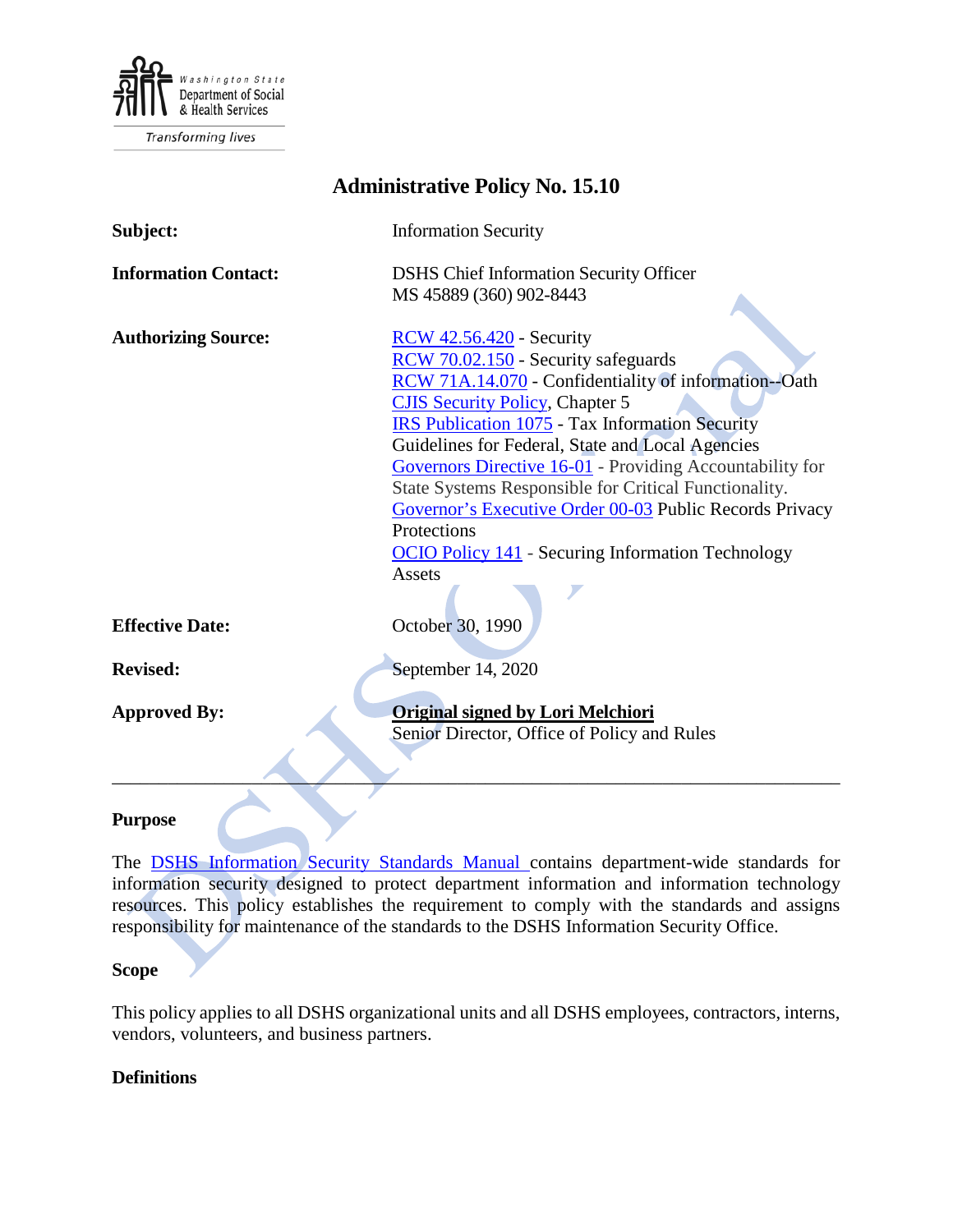**Business continuity plan:** A plan developed by an organizational unit describing how the unit will recover from and continue to provide mission critical services in the event of a disaster. In the context of the overall business workflow and priorities, the plan identifies critical IT systems and resources needed to restore or continue services. In addition, the plan defines how soon the IT systems and resources must be available after a disaster.

**Chief information security officer (CISO)**: The information security authority for the department.

**CXO:** This includes various staff within the department holding the positions of chief information officer, chief administrative officer, chief risk officer, or chief financial officer.

**Department information:** All information in hard copy or electronic format that is available for use by staff, contractors, and partners to carry out the department's mission.

**IT disaster recovery plan:** A component of an organizational unit's business continuity plan that describes how they will identify and support recovery of IT functions following a disaster.

**IT resources:** Includes all computing, and telecommunications facilities, data, hardware, software and information technology staff.

**Information security (InfoSec):** The practice of preventing unauthorized access, use, disclosure, disruption, modification, inspection, recording or destruction of information regardless of the form the data may take (e.g., electronic, physical).

**Information security office (ISO)**: The department-level information security team, comprised of the Chief Information Security Officer and their staff. Their primary focus is the balanced protection of the confidentiality, integrity and availability of data (also known as the CIA triad) while maintaining a focus on efficient implementation of the security policy and standards.

**Information Security Standards Manual:** The [ISSM](http://ishare.dshs.wa.lcl/Security/Manuals/Pages/default.aspx) provides information to support the confidentiality, integrity, and availability of department information and information technology systems and resources through administrative, physical, and technical controls.

**Information technology security administrator (ITSA):** This is the senior information security authority within an administration or division.

**Office of the Chief Information Officer (OCIO):** The OCIO sets information technology policy and direction for the state of Washington. The State CIO is a member of the governor's executive cabinet and advisor to the governor on technology issues.

**Organizational unit:** An administration, division, or office within the department.

**Security design review**: The formal process whereby proposed new IT systems or upgrades are reviewed to identify and address potential security vulnerabilities. Administrations and the information security office work together to complete the review.

# **Policy Requirements**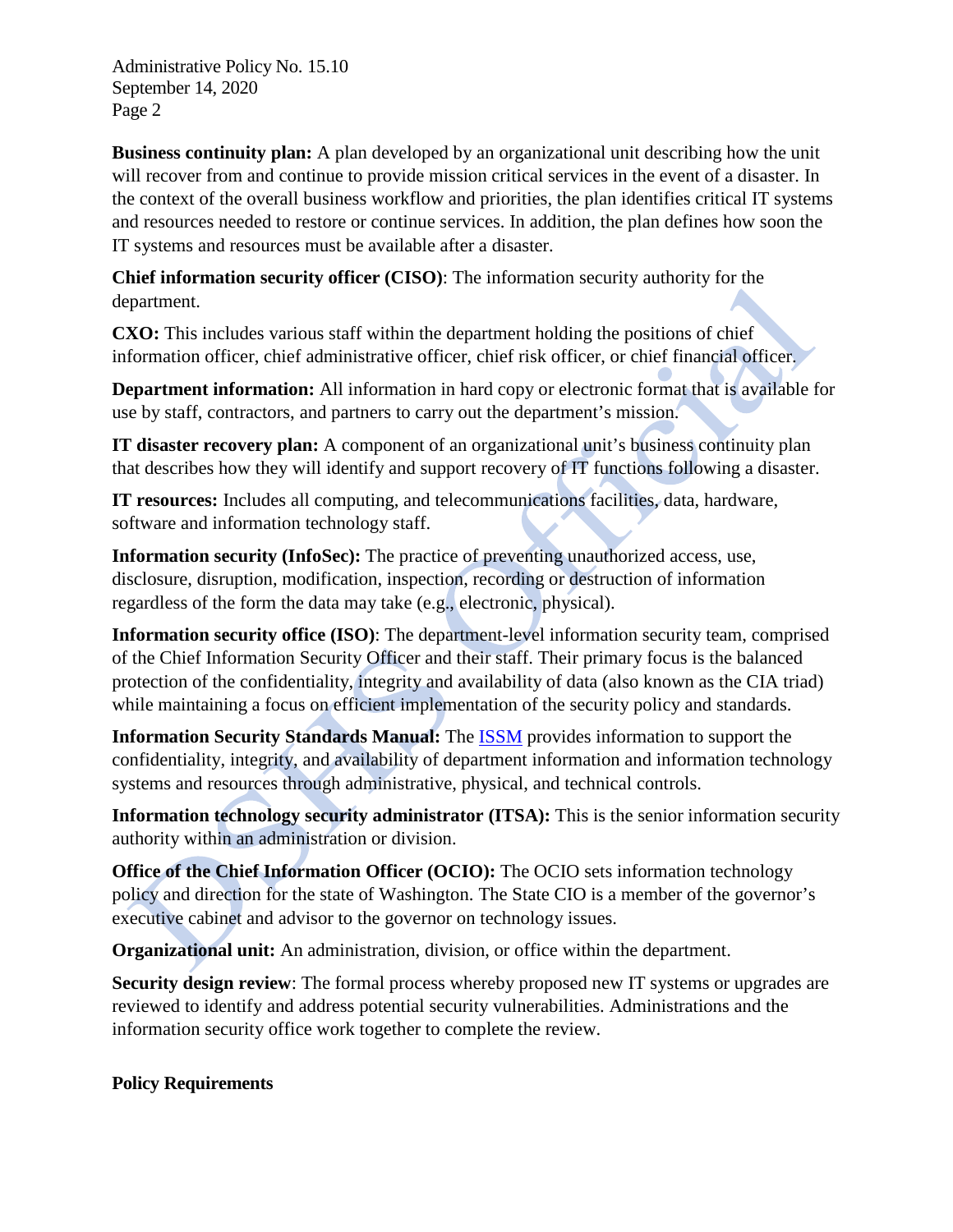The information security office, under the direction of the DSHS chief information security officer, is responsible for developing and maintaining agency-level information security policies and standards. The security standards are maintained in the [DSHS Information Security](http://ishare.dshs.wa.lcl/Security/Manuals/Pages/default.aspx)  [Standards Manual](http://ishare.dshs.wa.lcl/Security/Manuals/Pages/default.aspx) and include specific, detailed information including, but not limited to, security requirements, and roles and responsibilities. Administrations may develop additional policies and standards, as strict as or stricter than the department-level, as appropriate to their administration, divisions, and programs.

## **Roles and Responsibilities**

A. The DSHS CISO, or their designee, is responsible for:

- 1. Administering the DSHS information security program;
- 2. Developing and maintaining department-level information security policies, standards, and procedures;
- 3. Developing and providing security awareness training and elevated privileges training;
- 4. Coordinating federal and state information security audits;
- 5. Conducting department information security audits;
- 6. Preparing and/or providing state and federal information security reports;
- 7. Coordinating response activities for department-level information security incidents;
- 8. Providing consultation to DSHS staff regarding information security;
- 9. Assisting the administrations' ITSAs in developing security design review and threat analysis documents for CISO approval, as required and defined in the [DSHS Information](http://ishare.dshs.wa.lcl/Security/Manuals/Pages/default.aspx)  [Security Standards Manual](http://ishare.dshs.wa.lcl/Security/Manuals/Pages/default.aspx) - Chapter 6, prior to purchases, upgrades, implementations, and as required during implementation stages;
- 10. Conducting final security design reviews and threat analyses of submissions to the CISO and determine if a security design review and threat analysis requires referral to the WaTech Office of Cybersecurity;
- 11. Providing oversight, consultation, and guidance to department staff on IT disaster recovery planning and testing; and
- 12. Developing and approving contract security language, and review and approve any changes to contract security language.
- B. DSHS assistant secretaries and CXOs, or their designees, are responsible for implementing the requirements of this policy for their respective organizational units by:
	- 1. Complying with all policies, standards, and procedures in the [DSHS Information Security](http://ishare.dshs.wa.lcl/security/manuals/standards/Pages/default.aspx)  [Standards Manual,](http://ishare.dshs.wa.lcl/security/manuals/standards/Pages/default.aspx) the [DSHS IT Standards Manual,](http://intra.dshs.wa.lcl/itstandards/index.stm) the [OCIO policies and standards,](https://ocio.wa.gov/policies) and all applicable state and federal laws and regulations;;
	- 2. Developing and maintaining business continuity plans;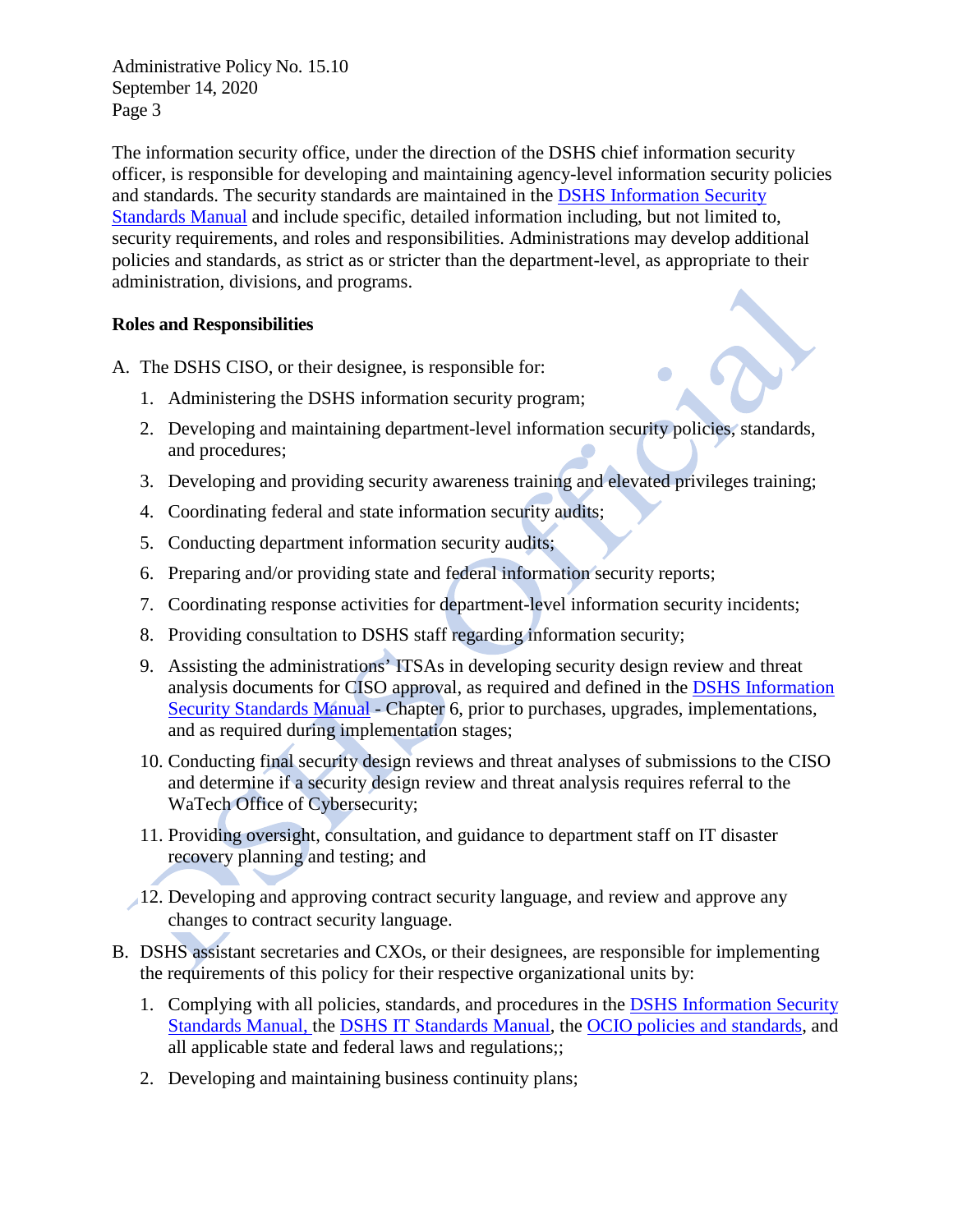- 3. Developing and maintaining IT disaster recovery plans based on the organizational unit's business continuity planning;
- 4. Updating and testing the IT disaster recovery plans annually; and
- 5. Updating and submitting IT disaster recovery plans annually to the CISO as specified in the [DSHS Information Security Standards Manual.](http://ishare.dshs.wa.lcl/Security/Manuals/Pages/default.aspx)
- C. DSHS information technology security administrators are responsible for implementing the requirements of this policy for their respective administration or division by:
	- 1. Assisting their administrations in implementing and complying with department-level information security policies, standards, and procedures;
	- 2. Developing and maintaining administration-level security policies, standards, and procedures as needed to meet the business needs of their administrations, while complying with department-level policies and standards, and all applicable state and federal laws and regulations;
	- 3. Applying established security measures and rules to systems, applications, and information to ensure the confidentiality, integrity and availability of department data, and for safeguarding department information resources;
	- 4. Performing initial troubleshooting before escalation of security issues to the ISO;
	- 5. Working with the ISO to develop security design reviews and threat analyses for submission to the CISO or their designee, as required and defined in the DSHS [Information Security Standards Manual](http://ishare.dshs.wa.lcl/Security/Manuals/Pages/default.aspx) - Chapter 6, prior to purchases, upgrades, implementations, and as required during implementation stages;
	- 6. Coordinating with the ISO on the development of IT disaster recovery planning and testing; and
	- 7. Providing oversight and consultation on threat modeling to application development staff.
- D. All DSHS managers and supervisors are responsible for:
	- 1. Ensuring that their staff follow applicable department and administration information security policies, standards, and procedures; and
	- 2. Applying and documenting appropriate corrective actions and sanctions, as identified in the [DSHS Information Security Standards Manual,](http://ishare.dshs.wa.lcl/Security/Manuals/Pages/default.aspx) when staff violate the department's information security policies and standards.
- E. All DSHS employees, contractors, interns, vendors, volunteers, and business partners who have access to department information are responsible for the following:
	- 1. Protecting information systems against theft, tampering, and loss from both insider and outsider threats by controlling physical and logical access to all department facilities, systems, and data;